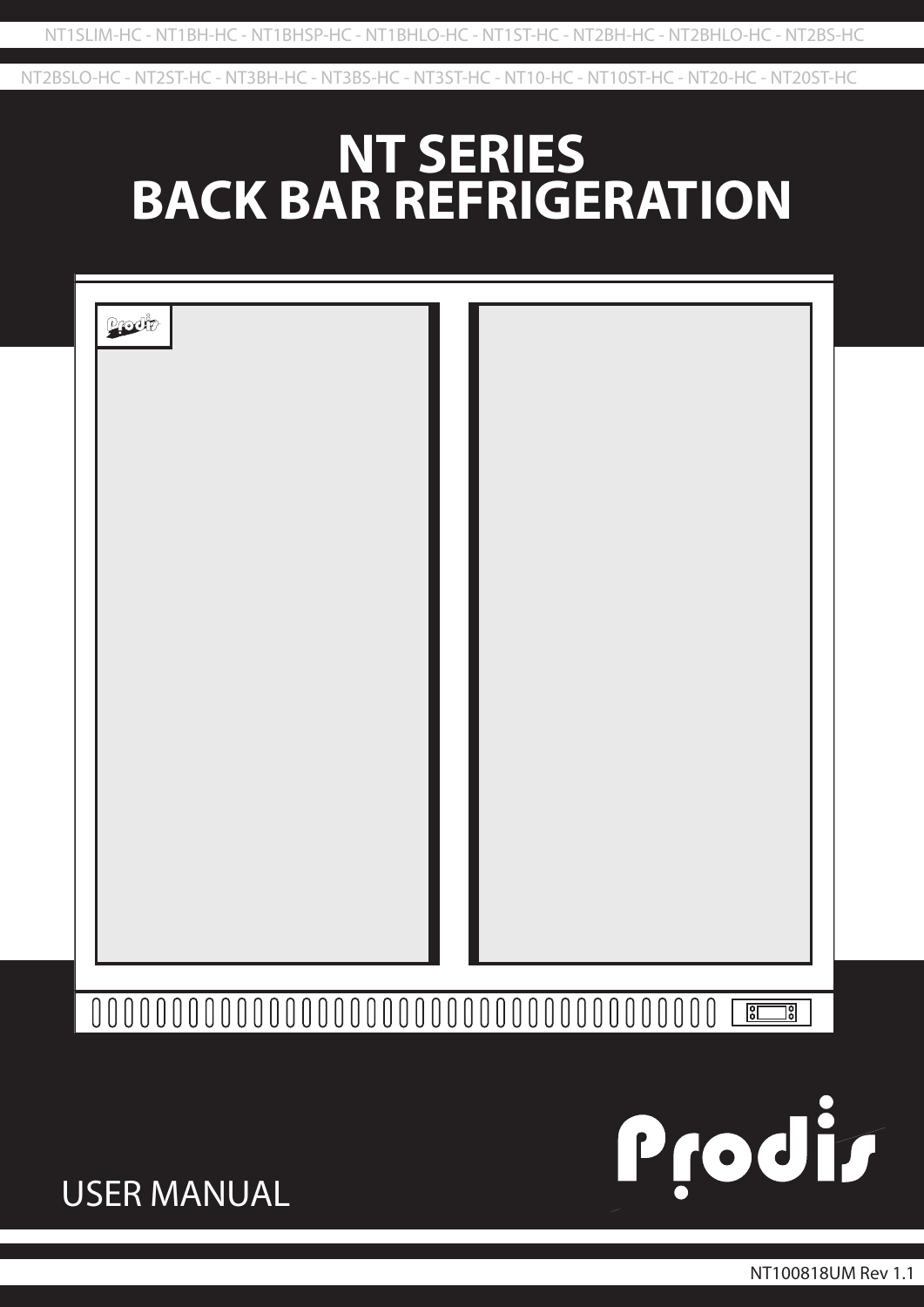# **TABLE OF CONTENTS**

**PART I - WARNINGS PART II - INSTALLATION PART III - OPERATING INSTRUCTIONS PART IV - MAINTENANCE AND CLEANING PART V - TROUBLESHOOTING**

\_\_\_\_\_\_\_\_\_\_\_\_\_\_\_\_\_\_\_\_\_\_\_\_\_\_\_\_\_\_

#### **IMPORTANT**

01. THIS MANUAL IS AN INTEGRAL PART OF THE REFRIGERATOR AND SHOULD BE KEPT AND PRESERVED BY THE USER FOR FUTURE REFERENCE. PLEASE READ THE INSTRUCTIONS CAREFULLY FOR THE CORRECT INSTALLATION METHOD, SAFETY WARNINGS AND MAINTENANCE INFORMATION FOR THIS REFRIGERATOR.

02. THIS REFRIGERATOR IS DESIGNED FOR COMMERCIAL USE AND SHOULD BE USED FOR THE PURPOSE FOR WHICH IT HAS BEEN EXPRESSLY DESIGNED. ANY OTHER USE SHOULD BE CONSIDERED IMPROPER AND THEREFORE DANGEROUS. THE MANUFACTURER WILL NOT BE LIABLE OR RESPONSIBLE FOR ANY DAMAGE CAUSED BY IMPROPER, INCORRECT OR UNREASONABLE USE.

03. PROPER INSTALLATION, USE AND MAINTENANCE OF THIS MACHINE ARE ALL IMPORTANT FOR MAINTAINING EFFICIENCY AND USER SAFETY. IN ORDER TO REDUCE THE FAILURE RATE PLEASE READ THESE INSTRUCTIONS CAREFULLY. IMPROPER USE COULD RESULT IN EQUIPMENT DAMAGE, PERSONAL INJURY OR EVEN DEATH.

04. DO NOT LET CHILDREN PLAY WITH THE CABINET OR ITS PACKAGING MATERIALS.

05. AT LEAST TWO PEOPLE ARE REQUIRED TO POSITION AND UNPACK THE CABINET OR IT IS RECOMMENDED THAT A LIFTING DEVICE IS USED TO AVOID INJURY.

06. A QUALIFIED ENGINEER MUST PERFORM THE INSTALLATION AND ONGOING MAINTENANCE OF THE REFRIGERATOR.

07. WHEN OPERATING ALL PROCEDURES MUST BE FOLLOWED IN ACCORDANCE WITH THESE INSTRUCTIONS TO ENSURE NO DAMAGE OCCURS TO THE REFRIGERATION SYSTEM.

08. DO NOT OPERATE THE UNIT IF THERE ARE ANY UNAUTHORISED CHANGES TO THE ORIGINAL MANUFACTURERS SPECIFICATIONS OR IF THE MACHINE HAS BEEN MISUSED, ABUSED OR NEGLECTED.

09. DO NOT COVER THE FRONT VENTS, THERE MUST BE A MINIMUM CLEARANCE OF 200MM AT THE REAR OF THE REFRIGERATOR AT ALL TIMES DURING OPERATION.

10. DO NOT STORE FLAMMABLE GASES OR LIQUIDS IN OR NEAR TO THE REFRIGERATOR.

11. DO NOT USE HIGH-PRESSURE WATER CLEANING DEVICES TO CLEAN THE REFRIGERATOR.

12. IT IS THE USERS RESPONSIBILITY TO TAKE APPROPRIATE MEASURES TO ENSURE THE SAFETY OF STAFF OPERATING REFRIGERATOR.

13. IT IS THE USERS RESPONSIBILITY TO ENSURE THE ONGOING MAINTENANCE OF THE REFRIGERATOR IS COMPLETED IN ACCORDANCE WITH THE MANUFACTURERS INSTRUCTIONS LAID OUT IN THIS MANUAL.

14. TO PREVENT ACCIDENTAL INJURIES KEEP THE AREA SURROUNDING THE REFRIGERATOR CLEAN AND TIDY AND FREE FROM OBSTRUCTIONS.

15. ALWAYS USE A DEDICATED ELECTRICAL OUTLET FOR INSTALLATION. DO NOT USE EXTENSION CABLES OR MULTI-PLUG ADAPTORS AS THIS COULD CAUSE ELECTRICAL SHOCK, OVERHEATING OR FIRE.

16. NEVER OPERATE THE REFRIGERATOR WITH A DAMAGED POWER CABLE AS THIS COULD CAUSE ELECTRICAL SHOCK, OVERHEATING OR FIRE.

17. NEVER TWIST, BUNDLE, STRAIN OR EXCESSIVELY BEND THE POWER CABLE AS THIS COULD CAUSE ELECTRICAL SHOCK, OVERHEATING OR FIRE.

18. THIS UNIT IS DESIGNED FOR USE INDOORS ONLY, USING THE CABINET OUTSIDE OR IN AN AREA SUBJECT TO MOISTURE COULD CAUSE DAMAGE, ELECTRICAL SHOCK, OVERHEATING OR FIRE.

19. THIS UNIT MUST BE INSTALLED ON A LEVEL FLOOR WHICH IS CAPABLE OF SUPPORTING THE WEIGHT OF THE UNIT WHEN FULLY LOADED. INSTALLATION ON AN UNEVEN SURFACE COULD CAUSE DAMAGE, INJURY AND BREAKDOWNS.

20. NEVER INSERT FINGERS OR OBJECTS INTO THE FANS AS THEY ROTATE AT HIGH SPEED.

21. NEVER PLACE HEAVY OBJECTS OR ITEMS CONTAINING WATER ON TOP OF THE UNIT AS THIS COULD CAUSE INJURY, OR DAMAGE TO THE CABINET.

22. THIS REFRIGERATOR MUST BE INSTALLED AWAY FROM HEAT SOURCES AND OUT OF DIRECT SUNLIGHT. INSTALLATION IN A HOT ENVIRONMENT OR IN DIRECT SUNLIGHT COULD CAUSE BREAK DOWNS AND WILL ADVERSELY AFFECT COOLING EFFICIENCY AND PERFORMANCE.

23. ALWAYS TRANSPORT THIS COOLER IN AN UPRIGHT POSITION AND NEVER TILT THE UNIT AT MORE THAN A 45° ANGLE FROM VERTICAL.

#### **INSTALLATION**

**WARNING: THE INSTALLATION OF THIS REFRIGERATOR MUST BE CARRIED OUT BY QUALIFIED PERSONNEL IN ACCORDANCE WITH CURRENT REGULATIONS AND AS PER THE MANUFACTURERS INSTRUCTIONS. FAILURE TO CORRECTLY INSTALL THIS REFRIGERATOR COULD RESULT IN DAMAGE OR INJURY AND WILL VOID THE WARRANTY.**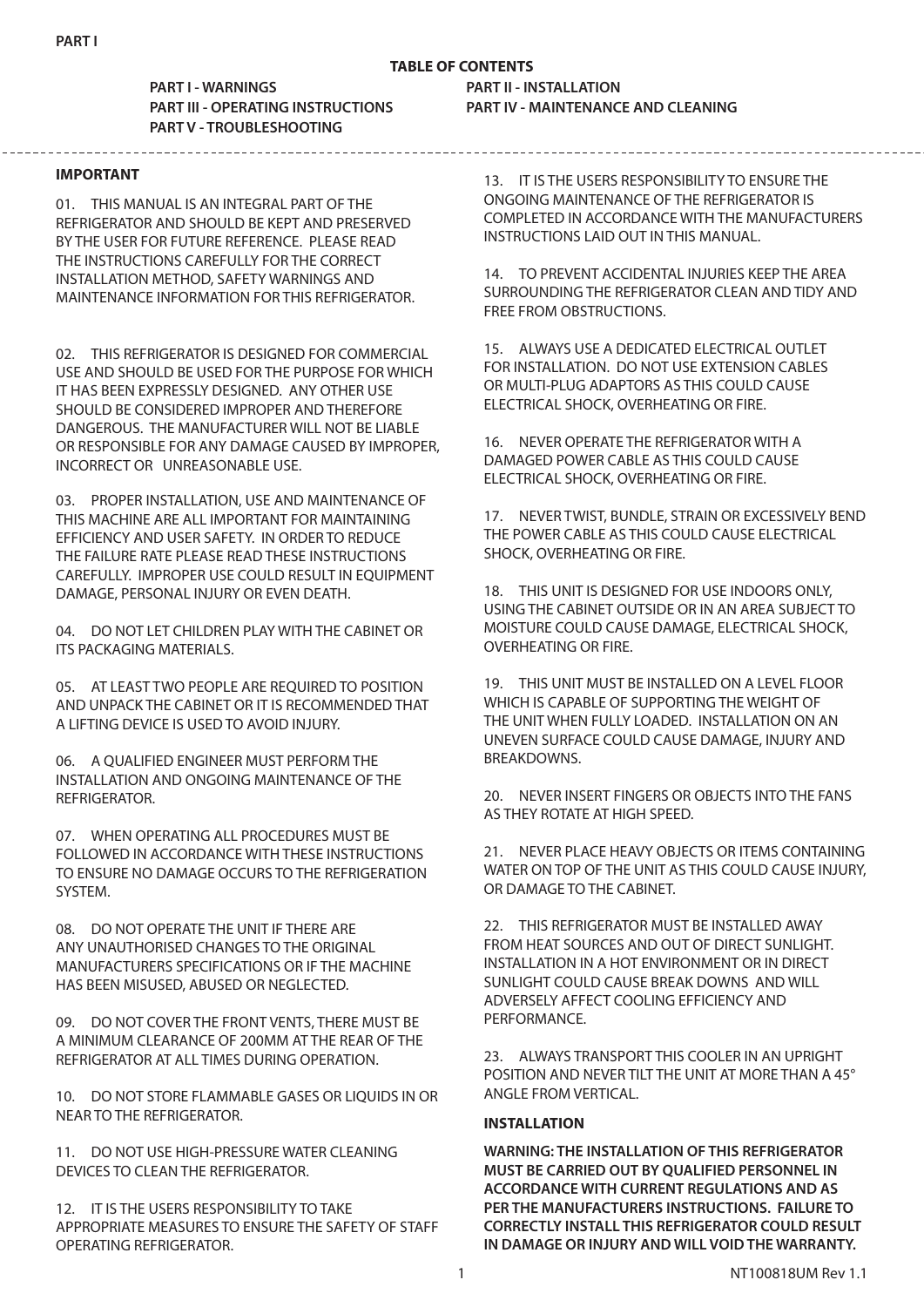#### **WARNING**

KEEP ALL PACKAGING MATERIALS INCLUDING BOXES, PLASTIC BAGS AND POLYTHENE OUT OF REACH OF CHILDREN

#### **IMPORTANT**

i. REMOVE ALL SHIPPING MATERIALS, TAPE AND PACKAGING FROM THE BOTH OUTSIDE AND INSIDE THE REFRIGERATOR. **IF PACKAGING MATERIAL IS LEFT INSIDE THE REFRIGERATOR IT WILL NOT FUNCTION CORRECTLY**

ii. AFTER REMOVING THE PACKAGING MAKE SURE THE REFRIGERATOR IS IN GOOD CONDITION. IF IN DOUBT PLEASE DO NOT INSTALL OR USE THE REFRIGERATOR AND CONTACT YOUR SUPPLIER IMMEDIATELY.

iii. REMOVE THE SHIPPING TAPE WHICH IS HOLDING THE DOOR CLOSED.

iv. REMOVE THE PROTECTIVE PLASTIC FILM (IF PRESENT) FROM THE EXTERIOR BEFORE INSTALLATION. IF THE REFRIGERATOR HAS BEEN EXPOSED TO SUN OR HEAT ALLOW THE REFRIGERATOR TO COOL DOWN BEFORE REMOVING THE PROTECTIVE FILM.

iv. REMOVE THE ACCESSORY PACK AND CHECK THE CONTENTS, IT SHOULD CONTAIN

1 x SET OF KEYS (IF LOCK FITTED) 1 x INSTRUCTION MANUAL 1 x DIGITAL CONTROLLER MANUAL

# **LOCATION**

#### **WARNING**

THIS REFRIGERATOR IS NOT INTENDED FOR OUTDOOR USE. NORMAL OPERATING TEMPERATURES FOR THIS REFRIGERATOR ARE BETWEEN 10°C AND 30°C. USE OF THIS REFRIGERATOR OUTSIDE OF THE DEFINED OPERATING PARAMETERS WILL AFFECT COOLING AND MAY DAMAGE THE UNIT.

01. ENSURE THERE IS A FREE FLOW OF CLEAN AIR AVAILABLE AT THE FRONT AND REAR OF THE REFRIGERATOR.

02. THIS REFRIGERATOR SHOULD NOT BE INSTALLED CLOSE TO A HEAT SOURCE (RADIATOR, STOVE OR HEATER) OR EXPOSED TO DIRECT SUNLIGHT.

03. THE INSTALLATION LOCATION SHOULD BE FIRM AND LEVEL AND ABLE TO SUPPORT THE FULL WEIGHT OF THE REFRIGERATOR WHEN FULLY LOADED.

04. ALLOW AT LEAST 200MM CLEARANCE AT THE REAR FOR PROPER AIR CIRCULATION AND EASE OF MAINTENANCE.

05. THIS REFRIGERATOR IS NOT SUITABLE FOR INSTALLATION IN AREAS WHERE WATER IS FREE FLOWING OR HIGH PRESSURE WATER JETS ARE USED.

#### **LEVELLING THE REFRIGERATOR**

01. CARE SHOULD BE TAKEN TO ENSURE THE REFRIGERATOR IS PERFECTLY LEVEL FOR CORRECT OPERATION. A SPIRIT LEVEL SHOULD BE USED TO CHECK THE UNIT IS PERFECTLY LEVEL, IF THE UNIT IS NOT LEVEL WATER LEAKS MAY OCCUR.

#### **WARNING ELECTRICAL CONNECTION**

**ALL WIRING AND ELECTRICAL CONNECTIONS MUST CONFORM TO NATIONAL REGULATIONS. ALL ELECTRICAL CONNECTIONS MUST BE UNDERTAKEN BY A COMPETENT ENGINEER OR A QUALIFIED ELECTRICIAN.**

01. THIS REFRIGERATOR MUST BE PLUGGED IN TO AN INDEPENDENT POWER SOURCE OR AN ELECTRICAL SOCKET OF VOLTAGE AND FREQUENCY SPECIFIED. ELECTRICAL RATING INFORMATION CAN BE FOUND ON THE DATA PLATE OF THE REFRIGERATOR.

02. THIS REFRIGERATOR MUST BE CONNECTED TO AN INDEPENDENT CIRCUIT BREAKER OR FUSE.

03. DUE TO POTENTIAL SAFETY HAZARDS THIS REFRIGERATOR IS NOT RECOMMENDED FOR USE WITH AN EXTENSION LEAD

#### **PRE-INSTALLATION CHECK LIST**

| ALL REFRIGERATORS HAVE BEEN FACTORY PRESET         |
|----------------------------------------------------|
| BEFORE SHIPMENT. ADJUSTMENTS TO THE PROGRAM OR     |
| SETTINGS ARE NOT REOUIRED FOR A NEW REFRIGERATOR   |
| INSTALLATION. IN ORDER TO ENSURE NORMAL            |
| OPERATION OF THE REFRIGERATOR PLEASE REFER TO      |
| PART III OF THIS MANUAL. ALWAYS REMEMBER THAT      |
| CHECKING AND MONITORING OF THE REFRIGERATOR IS THE |
| RESPONSIBILITY OF THE OPERATOR.                    |
|                                                    |



IS THE REFRIGERATOR INSTALLED ON A SOLID AND LEVEL FLOOR

| HAS ALL OF THE INNER AND OUTER PACKAGING BEEN |
|-----------------------------------------------|
| REMOVED FROM THE UNIT?                        |

IS THERE PROPER VENTILATION AT THE FRONT AND REAR OF THE REFRIGERATOR?



HAS THE REFRIGERATOR BEEN CLEANED INSIDE AND





IS THE POWER TO THE MACHINE SWITCHED ON?





HAVE ALL USERS BEEN FULLY TRAINED IN THE OPERATION OF THE REFRIGERATOR?

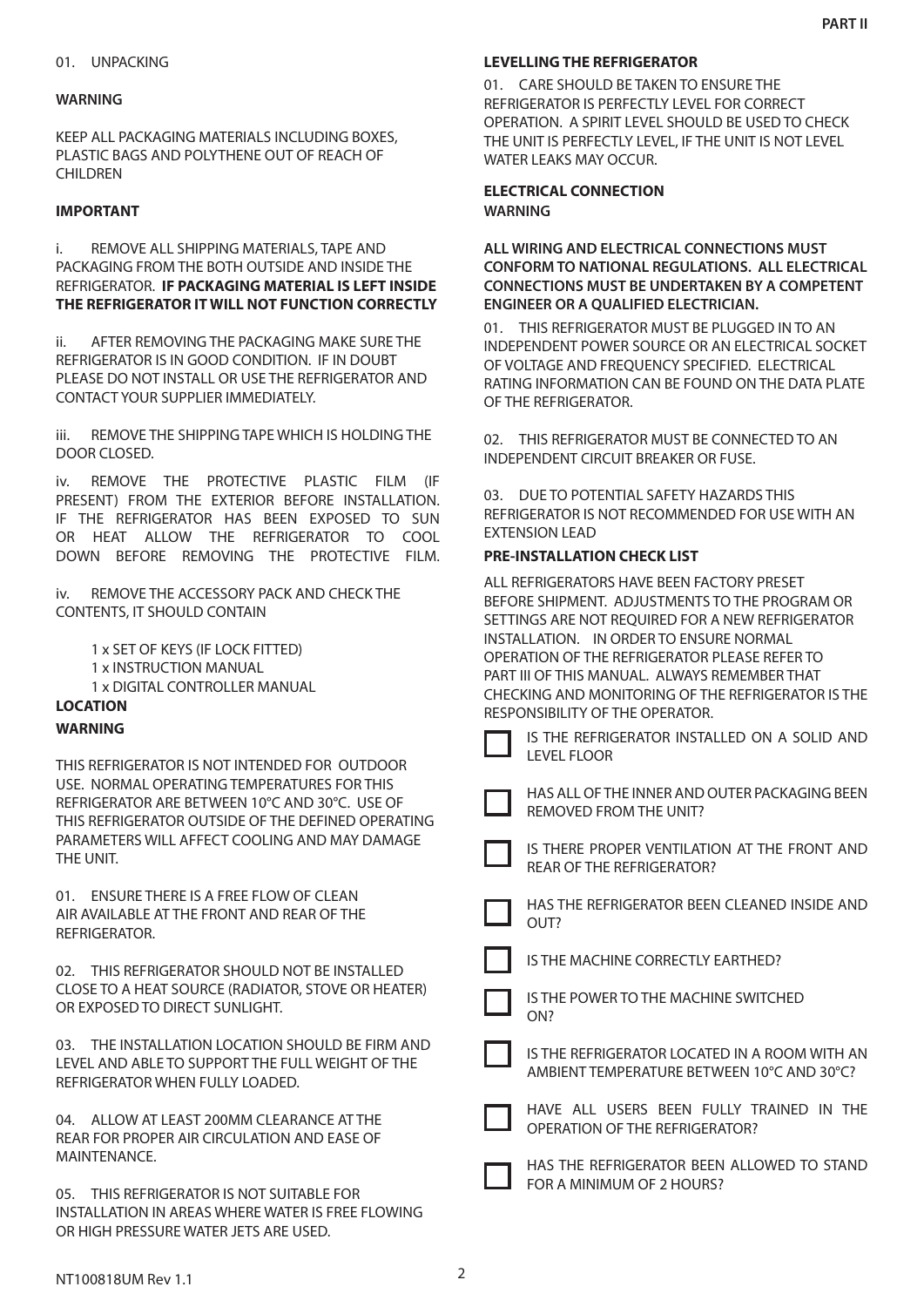#### Λ **WARNING**

IF THE POWER SUPPLY CABLE IS DAMAGED, DO NOT INSTALL OR OPERATE THE MACHINE UNTIL THE CABLE HAS BEEN REPLACED BY AN AUTHORISED SERVICE PARTNER OR A QUALIFIED ENGINEER.

#### /N **WARNING**

ALL ELECTRICAL CONNECTIONS MUST CONFORM TO LOCAL REGULATIONS AND BE CARRIED OUT BY A QUALIFIED ENGINEER

# **OPERATING INSTRUCTIONS**

#### **WARNING** ΛŊ

AFTER TURNING OFF YOUR REFRIGERATOR YOU MUST WAIT AT LEAST 5 MINUTES BEFORE RESTARTING TO AVOID DAMAGE TO THE COMPRESSOR

#### **ALTERING THE TEMPERATURE (COOLERS FITTED WITH AN SF-101 CONTROLLER)**



YOUR COOLER FEATURES A DIGITAL CONTROLLER. ALL PARAMETERS ARE PRESET AT THE FACTORY FOR OPTIMUM COOLING PERFORMANCE AND EFFICIENCY. ALTERING THE PARAMETERS OF THE DIGITAL CONTROLLER WILL ADVERSELY AFFECT THE COOLING EFFICIENCY AND PERFORMANCE OF THE COOLER.

TO CHANGE THE SET POINT OF YOUR COOLER PRESS AND HOLD THE SET BUTTON, THE DISPLAY WILL FLASH AND THE CURRENT SET TEMPERATURE WILL BE DISPLAYED. USE THE UP AND DOWN ARROWS TO ADJUST THE TEMPERATURE ACCORDING TO YOUR NEEDS AND PRESS THE SET BUTTON AGAIN TO STORE THE NEW SET POINT.

CHANGING THE SET POINT WILL AFFECT THE PERFORMANCE AND EFFICIENCY OF THE COOLER AND SHOULD ONLY BE UNDERTAKEN BY A QUALIFIED REFRIGERATION ENGINEER.

## **ALTERING THE TEMPERATURE (COOLERS WITH ELITECH ECS-16 DIGITAL TEMPERATURE CONTROL)**



YOUR COOLER FEATURES A DIGITAL CONTROLLER. ALL PARAMETERS ARE PRESET AT THE FACTORY FOR OPTIMUM COOLING PERFORMANCE AND EFFICIENCY. ALTERING THE PARAMETERS OF THE DIGITAL CONTROLLER WILL ADVERSELY AFFECT THE COOLING EFFICIENCY AND PERFORMANCE OF THE COOLER.

TO CHANGE THE SET POINT OF YOUR COOLER PRESS THE SET BUTTON FOR 3 SECONDS UNTIL ST IS DISPLAYED IN THE DISPLAY. WITH ST SHOWING IN THE DISPLAY PRESS THE SET KEY AGAIN, THE CURRENT SET POINT IS NOW DISPLAYED ON THE CONTROLLER. TO ADJUST THE SET POINT USE THE UP AND DOWN ARROWS TO SELECT THE NEW TEMPERATURE AND THEN PRESS SET ONCE AGAIN TO STORE THE NEW VALUE.

CHANGING THE SET POINT WILL AFFECT THE PERFORMANCE AND EFFICIENCY OF THE REFRIGERATOR AND SHOULD ONLY BE UNDERTAKEN BY A QUALIFIED REFRIGERATION ENGINEER.

# **ADJUSTING THE SHELVES**

YOUR COOLER IS FITTED WITH ADJUSTABLE SHELVES WHICH CAN BE MOVED TO SUIT DIFFERENT SIZE PRODUCTS. TO ADJUST THE SHELVES REMOVE THE SHELF COMPLETELY FROM THE UNIT TO REVEAL THE SHELF CLIPS. LIFT THE SHELF CLIPS UPWARDS TO REMOVE THEM FROM THE SUPPORT LADDER.

TO REINSTALL THE SHELF INTO THE CORRECT LOCATION REPLACE THE CLIP INTO THE SUPPORT LADDER ENSURING ALL CLIPS ARE AT THE SAME LEVEL AND REPLACE THE SHELF

## **DEFROSTING**

THIS REFRIGERATOR IS FITTED WITH AN AUTOMATIC DEFROST SYSTEM. MANUALLY DEFROSTING IS NOT REQUIRED UNDER NORMAL CIRCUMSTANCES.

IN HUMID CONDITIONS MOISTURE IN THE AIR MAY CAUSE AN EXCESS BUILD UP ON FROST ON THE INSIDE OF THE UNIT.

TO DEFROST YOUR COOLER UNLOAD THE CABINET AND TURN OFF UNTIL ALL FROST AND ICE BUILD UP HAS NATURALLY MELTED. A TOWEL MAY NEED TO BE PLACED UNDER THE CABINET TO SOAK UP ANY EXCESS MOISTURE GENERATED DURING DEFROST. IF FROST BUILD UP REOCCURS AND THE CABINET IS WITHIN ITS NORMAL AMBIENT OPERATING TEMPERATURE THE THERMOSTAT MAY BE SET TOO LOW, ADJUST THE SET POINT TO THE FACTORY DEFAULT SETTING OF 2°c.

#### ⁄N **WARNING**

NEVER REMOVE FROST OR ICE BUILD UP WITH A SHARP IMPLEMENT OR TOOL AS THIS WILL DAMAGE THE REFRIGERATION SYSTEM AND WILL VOID YOUR WARRANTY

# **WARNING**

NEVER TOUCH THE EVAPORATOR SURFACE WHEN THE MACHINE IS RUNNING AS THIS MAY CAUSE INJURY TO THE USER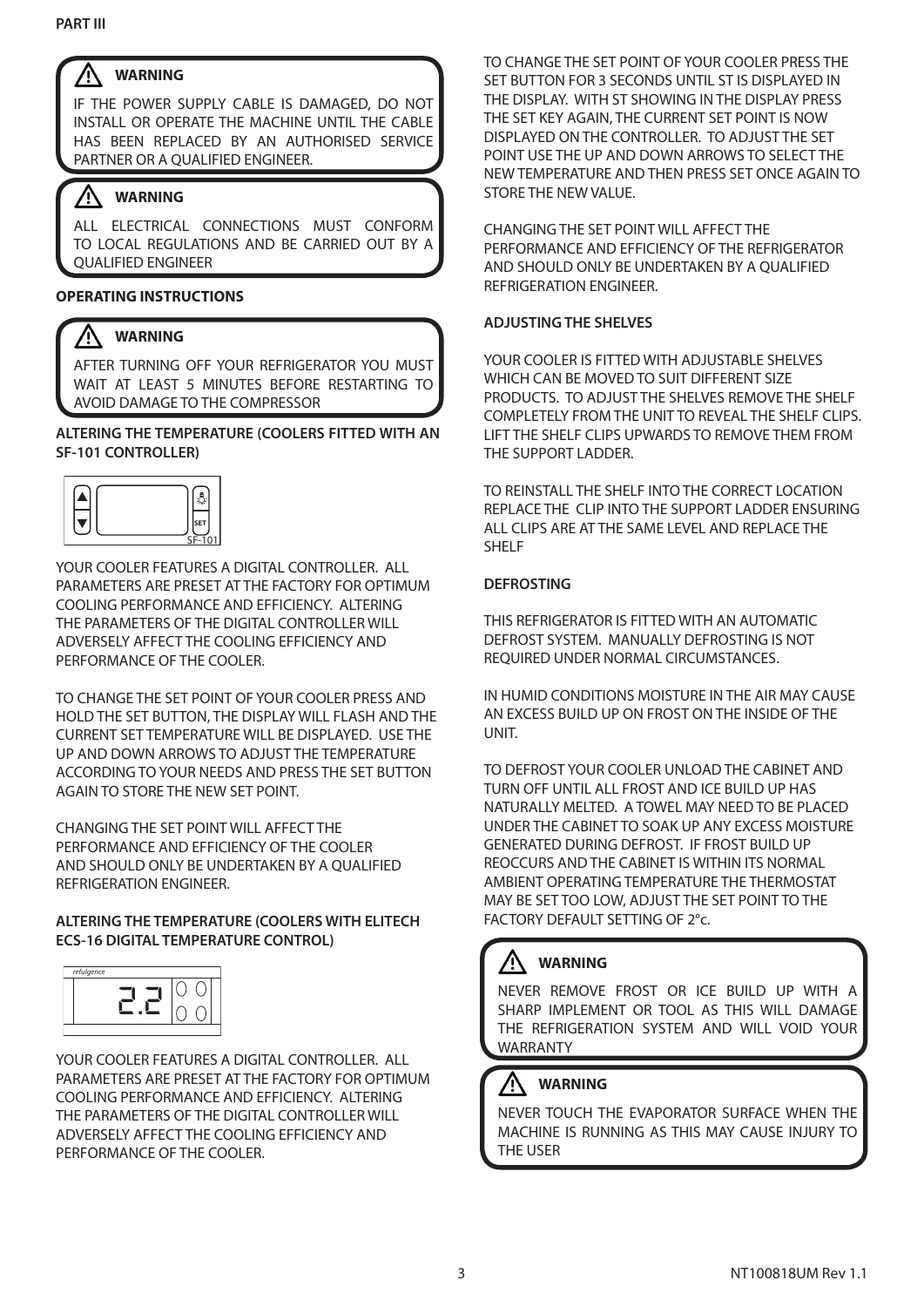#### **PART III**

ALLOW YOUR CABINET TO RUN FOR 2 HOURS AFTER INSTALLATION BEFORE LOADING PRODUCTS INTO THE REFRIGERATOR.

ALWAYS LOAD YOUR REFRIGERATOR IN BATCHES, FULLY LOADING YOUR CABINET WITH WARM PRODUCT WILL INCREASE THE CABINET TEMPERATURE AND MAY CAUSE LOSS OF PRODUCT.

WHEN LOADING YOUR REFRIGERATOR ALWAYS ALLOW ADEQUATE SPACE FOR FLOW OF AIR INSIDE THE CABINET. NEVER LOAD PRODUCTS TOUCHING THE INTERIOR WALLS OF THE UNIT. NEVER LOAD PRODUCTS SO THAT THEY ARE OVERHANGING THE SHELVES. THE SPACE BETWEEN THE FRONT OF THE SHELF AND THE DOOR IS DESIGNED TO ASSIST AIR FLOW, NEVER BLOCK THIS SPACE.

ALWAYS LOAD YOUR REFRIGERATOR WITH CARE, NEVER THROW OR DROP ITEMS ON TO THE SHELVES AS THIS COULD CAUSE DAMAGE TO THE INSIDE OF THE CABINET OR DISLOCATE THE SHELF CAUSING DAMAGE OR INJURY.

# **OPERATING THE INTERIOR LIGHTS**

THE INTERIOR LIGHTING CAN BE SWITCHED OFF AT NIGHT OR WHEN THE CABINET IS NOT IN USE TO SAVE ELECTRICITY AND REDUCE RUNNING COSTS.

## **OPERATING THE LIGHT (COOLERS FITTED WITH ELITECH ECS-16 CONTROLLER)**

YOUR CABINET FEATURES A DIGITAL TEMPERATURE CONTROLLER WHICH ALSO CONTROLS THE LIGHTS. TO TURN THE LIGHTING ON AND OFF SIMPLY PRESS THE BUTTON WITH THE LIGHT BULB ICON.



## **OPERATING THE LIGHT (COOLERS FITTED WITH SF-101 CONTROLLER)**

YOUR CABINET FEATURES A DIGITAL TEMPERATURE CONTROLLER WHICH ALSO CONTROLS THE LIGHTS. TO TURN THE LIGHTING ON AND OFF SIMPLY PRESS THE BUTTON WITH THE LIGHT BULB ICON.

#### **EFFICIENT USE**

TO PREVENT COLD AIR FROM ESCAPING OPEN AND CLOSE THE DOOR QUICKLY.

ALWAYS LOAD YOUR CABINET TO ALLOW FOR SUFFICIENT AIRFLOW BETWEEN PRODUCTS.

ALWAYS TRY TO KEEP YOUR CABINET AS FULLY LOADED WITH COLD PRODUCE AS POSSIBLE.

INSTALL THE UNIT IN A WELL VENTILATED AREA WHERE THE AMBIENT TEMPERATURE WILL NOT RISE ABOVE 30°C.

THE CABINET IS SUITABLE FOR USE IN CONDITIONS UP TO 55% RELATIVE HUMIDITY. CONDITIONS ABOVE THE RATED VALUE WILL CAUSE EXCESS FROST AND ICE BUILD UP WHICH WILL AFFECT THE PERFORMANCE AND EFFICIENCY OR THE REFRIGERATION SYSTEM

DEFROST YOUR CABINET REGULARLY TO KEEP ICE BUILD UP AND FROST TO A MINIMUM TO INCREASE EFFICIENCY

#### **EFFICIENT USE**

TO PREVENT COLD AIR FROM ESCAPING OPEN AND CLOSE THE DOOR QUICKLY.

ALWAYS LOAD YOUR CABINET TO ALLOW FOR SUFFICIENT AIRFLOW BETWEEN PRODUCTS.

ALWAYS TRY TO KEEP YOUR CABINET AS FULLY LOADED WITH COLD PRODUCE AS POSSIBLE.

INSTALL THE UNIT IS A WELL VENTILATED AREA WHERE THE AMBIENT TEMPERATURE WILL NOT RISE ABOVE 30°C.

THE CABINET IS SUITABLE FOR USE IN CONDITIONS UP TO 55% RELATIVE HUMIDITY. CONDITIONS ABOVE THE RATED VALUE WILL CAUSE EXCESS FROST AND ICE BUILD UP WHICH WILL AFFECT THE PERFORMANCE AND EFFICIENCY OR THE REFRIGERATION SYSTEM

DEFROST YOUR CABINET REGULARLY TO KEEP ICE BUILD UP AND FROST TO A MINIMUM TO INCREASE EFFICIENCY

#### **EXTERIOR CLEANING**

ALWAYS CLEAN THE EXTERIOR OF THE REFRIGERATOR WITH A MICRO-FIBRE CLOTH AND OR A SPONGE.

DO NOT USE ABRASIVE OR METALLIC PRODUCTS (WIRE WOOL) WHICH COULD SCRATCH AND DAMAGE THE FINISH OF THE REFRIGERATOR PERMANENTLY.

#### **GLASS CLEANING**

CLEAN THE GLASS DOORS OF THE FRIDGE WITH GLASS CLEANING CHEMICALS AND WIPE DRY WITH PAPER TOWELS TO AVOID SMEARS.

#### **INTERIOR CLEANING**

CLEAN THE INTERIOR OF THE REFRIGERATOR AND ALL REMOVABLE PARTS BY WASHING THEM WITH A SOLUTION OF LUKEWARM WATER AND A SMALL AMOUNT OF DISH-WASHING LIQUID. RINSE AND DRY IMMEDIATELY.

#### /N **WARNING**

ALTHOUGH THE REFRIGERATOR HAS BEEN TESTED AND CLEANED AT THE FACTORY DIRT AND PARTICLES MAY OF ENTERED THE CABINET DURING TRANSIT, UNPACKING AND INSTALLATION. DUE TO THIS IT IS IMPORTANT THAT YOUR REFRIGERATOR IS CLEANED INSIDE AND OUT BEFORE OPERATION.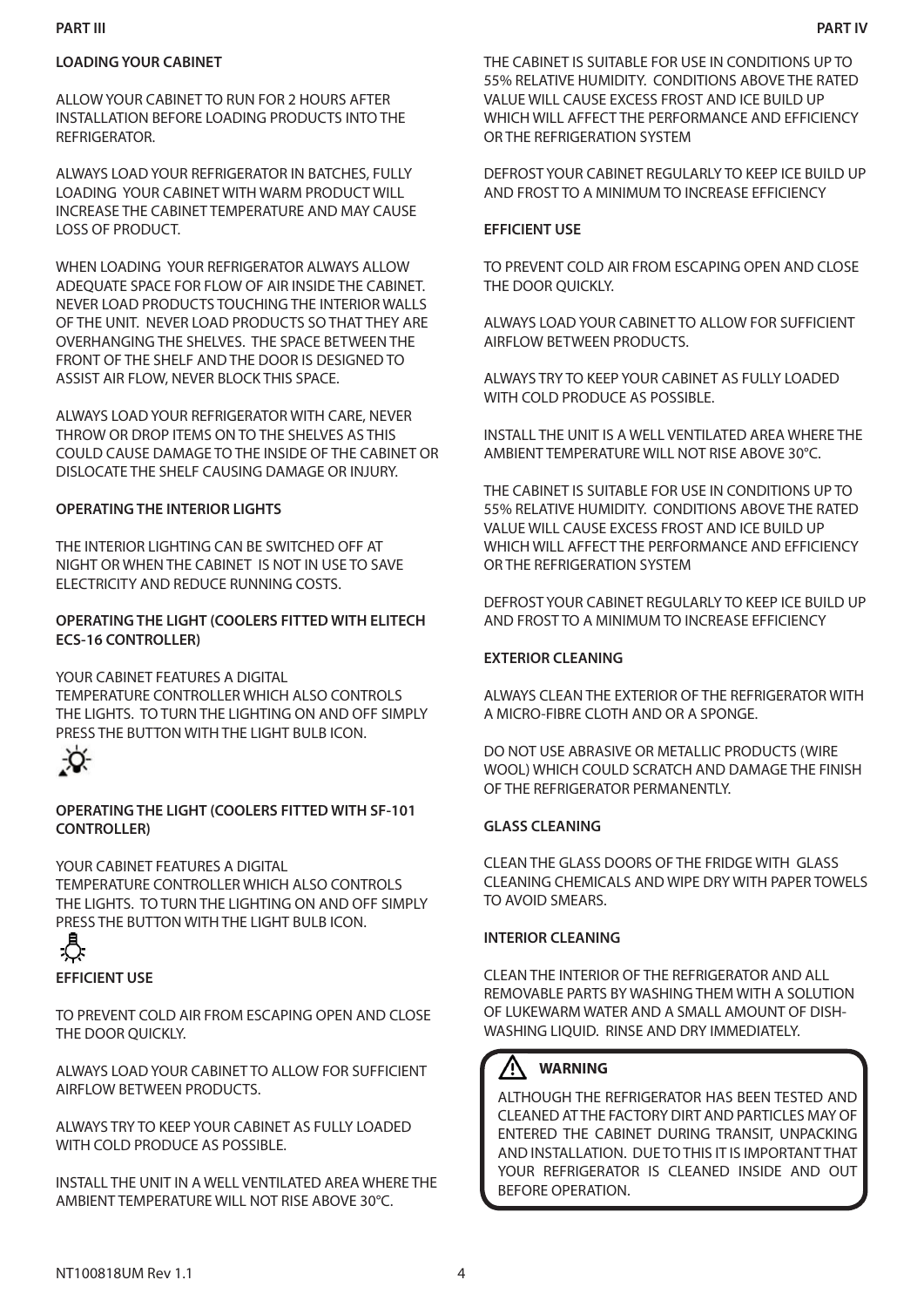#### Λ **WARNING**

NEVER CLEAN THE REFRIGERATOR WITH A PRESSURE WASHER OR BY SPRAYING WATER.

#### Λ **WARNING**

NEVER USE ACIDIC OR ABRASIVE DETERGENTS, THESE TYPES OF CLEANERS MAY DAMAGE THE INTERIOR AND EXTERIOR OF THE REFRIGERATOR AND MAY LEAD TO DISCOLOURATION.

#### ΛŅ **WARNING**

DISCONNECT THE MACHINE FROM THE MAINS ELECTRICITY BEFORE PERFORMING ANY CLEANING OR MAINTENANCE.

# **CONDENSER CLEANING**

A DIRTY OR CLOGGED CONDENSER WILL PREVENT PROPER AIR FLOW. THIS WILL LEAD TO REDUCED EFFICIENCY AND AN INCREASE IN OPERATING TEMPERATURE WHICH MAY LEAD TO COMPONENT FAILURE. WE RECOMMEND THE CONDENSER IS CLEANED EVERY SIX MONTHS BY A QUALIFIED ENGINEER. TO CLEAN THE CONDENSER DISCONNECT THE REFRIGERATOR FROM THE MAINS ELECTRICITY. REMOVE THE SCREWS FROM THE REAR PANEL AND GENTLY REMOVE THE GRILL.

REMOVE DIRT AND DUST FROM THE CONDENSER FINS WITH A SOFT BRUSH AND VACUUM CLEANER. REATTACH THE GRILL AND RECONNECT POWER TO THE MACHINE.

# **WARNING**

CONDENSER CLEANING SHOULD ONLY BE UNDERTAKEN BY A QUALIFIED ENGINEER OR SERVICE PARTNER.

#### ⁄N **WARNING**

FAILURE TO CLEAN YOUR CONDENSER COULD CAUSE COMPONENT FAILURE AND WILL INVALIDATE YOUR WARRANTY.

# **PREPARING YOUR REFRIGERATOR FOR LONG TERM STORAGE OR MOVING**

IF THE REFRIGERATOR NEEDS TO BE STORED FOR A LONG PERIOD OF TIME OR IT NEEDS TO BE MOVED TO A NEW LOCATION THE FOLLOWING STEPS MUST BE TAKEN

DISCONNECT THE UNIT FROM THE MAINS ELECTRICITY.

REMOVE ALL REMAINING PRODUCT FROM THE CABINET.

CLEAN THE INSIDE OF THE REFRIGERATOR AND THOROUGHLY DRY THE INSIDE WITH PAPER TOWELS.

FOR TRANSPORTING TO A NEW LOCATION TAPE THE DOOR SHUT WITH A LOW TACK TAPE (MASKING TAPE) OR LOCK THE DOORS (WHERE LOCKS ARE FITTED)

FOR LONG TERM STORAGE LEAVE THE DOOR OPEN AT LEAST 50MM TO ALLOW FOR AIR FLOW INTO THE REFRIGERATOR. THIS WILL PREVENT MOLD AND MILDEW FORMING.

NEVER STORE THE REFRIGERATOR IN AN AREA WHERE CHILDREN COULD CLIMB INSIDE AND BECOME TRAPPED.

ALWAYS TRANSPORT YOUR CABINET IN AN UPRIGHT POSITION AND NEVER TILT PAST A 45° ANGLE.

#### ∕! **WARNING**

AFTER LONG TERM STORAGE OR TRANSPORT YOU NEED TO FOLLOW ALL INSTRUCTIONS IN PART II OF THIS INSTRUCTION MANUAL WHEN REINSTALLING THE MACHINE.

#### **WARNING** /Ņ

ALWAYS TRANSPORT YOUR REFRIGERATOR IN AN UPRIGHT POSITION AND NEVER TILT PAST A 45° ANGLE.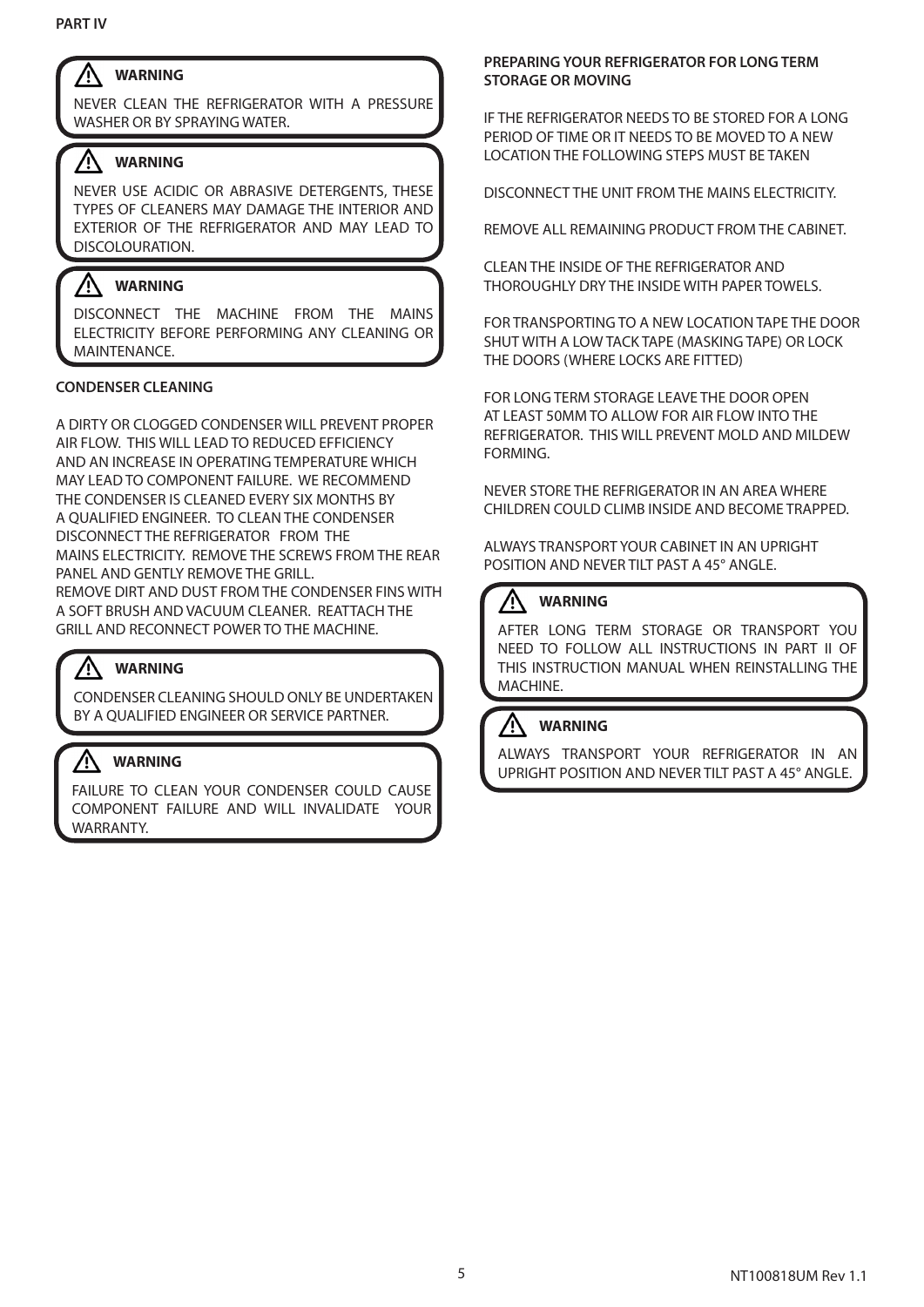# **TROUBLESHOOTING**

| <b>SYMPTOM</b>                                                         | <b>POSSIBLE CAUSE</b>                                             | <b>SUGGESTED SOLUTION</b>                                                                                       |
|------------------------------------------------------------------------|-------------------------------------------------------------------|-----------------------------------------------------------------------------------------------------------------|
|                                                                        | UNIT IS NOT CONNECTED<br>TO MAINS ELECTRICITY<br><b>CORRECTLY</b> | • CHECK POWER IS ON AT THE SOCKET<br>• CHECK CABLE IS CORRECTLY PLUGGED IN                                      |
|                                                                        | <b>MACHINE IS SWITCHED OFF</b>                                    | • PRESS POWER ON/OFF BUTTON (WHERE FITTED)                                                                      |
| UNIT WILL NOT SWITCH ON                                                | <b>FUSE BLOWN OR CIRCUIT</b><br><b>BREAKER TRIPPED</b>            | • CHECK FUSE IN MAIN 13AMP PLUG<br>• CHECK FUSE OR CIRCUIT BREAKER AT MAIN DISTRIBUTION BOARD                   |
|                                                                        | POWER CABLE IS DAMAGED                                            | • CHECK FOR DAMAGE ON POWER CABLE, USE A QUALIFIED ENGINEER TO<br>REPLACE IF NECESSARY                          |
|                                                                        | <b>LOOSE CONNECTION OR</b><br><b>FAULTY CONTROLLER</b>            | • CHECK FOR LOOSE CONNECTION, REPLACE IF NECESSARY                                                              |
|                                                                        | <b>REFRIGERANT LEAK</b>                                           | • CHECK FOR REFRIGERANT LEAK AND REPAIR, RECHARGE SYSTEM AS PER<br>THE DATA PLATE                               |
|                                                                        | SET POINT TOO HIGH                                                | • CHECK SET POINT OF THE CABINET, CHANGE IF NECESSARY                                                           |
| <b>COMPRESSOR IS RUNNING BUT</b><br><b>REFRIGERATOR IS NOT COOLING</b> | <b>BLOCKAGE IN SYSTEM</b>                                         | • CLEAR BLOCKAGE, REPLACE FILTER DRIER AND RECHARGE SYSTEM AS PER<br>THE DATA PLATE                             |
|                                                                        | <b>COMPRESSOR WIRING LOOSE</b><br>OR DEFECTIVE                    | • CHECK FOR LOOSE CONNECTION, REPLACE IF NECESSARY                                                              |
|                                                                        | <b>LOOSE CONNECTION OR</b><br><b>FAULTY CONTROLLER</b>            | • CHECK FOR LOOSE CONNECTION, REPLACE IF NECESSARY                                                              |
|                                                                        | UNIT IS NOT PROPERLY LEVEL                                        | • ENSURE UNIT IS INSTALLED ON A LEVEL AND SUITABLE FLOOR                                                        |
| <b>REFRIGERATOR IS NOISY</b>                                           | <b>CABINET IS TOUCHING</b><br>ANOTHER CABINET OR A WALL           | • CHECK CORRECT VENTILATION GAP HAS BEEN ADHERED TO - 200MM AT<br><b>THE REAR</b>                               |
|                                                                        | <b>OBJECT IS FOULING</b><br><b>EVAPORATOR FAN</b>                 | • CHECK FOR CORRECT LOADING OF PRODUCT AND ENSURE NOTHING IS<br>IN CONTACT WITH THE EVAPORATOR FAN OR FAN GUARD |
|                                                                        | <b>CONDENSER DIRTY</b>                                            | • CLEAN CONDENSER AS NECESSARY                                                                                  |
|                                                                        | INADEQUATE AIR FLOW<br><b>AROUND REFRIGERATOR</b>                 | • CHECK CORRECT VENTILATION GAP HAS BEEN ADHERED TO - 200MM AT<br><b>THE REAR</b>                               |
| REFRIGERATOR IS NOT GETTING COLD<br><b>ENOUGH</b>                      | CONDENSER FAN NOT<br><b>WORKING</b>                               | • CHECK FOR LOOSE CONNECTION, REPLACE IF NECESSARY                                                              |
|                                                                        | <b>EVAPORATOR FAN NOT</b><br><b>WORKING</b>                       | • CHECK FOR LOOSE CONNECTION, REPLACE IF NECESSARY                                                              |
|                                                                        | <b>HIGH AMBIENT TEMPERATURE</b>                                   | • WAIT UNTIL AMBIENT TEMPERATURE DROPS BELOW 30°C                                                               |
|                                                                        | <b>HUMIDITY ABOVE 55%</b>                                         | • LOWER HUMIDITY OF THE ENVIRONMENT                                                                             |
|                                                                        | DOOR OPENED TOO OFTEN                                             | KEEP DOOR OPENINGS TO A MINIMUM                                                                                 |
|                                                                        | DOOR HAS BEEN LEFT OPEN                                           | • INITIATE MANUAL DEFROST AS LAID OUT IN THIS MANUAL                                                            |
| FROST IS FORMING INSIDE THE UNIT                                       | DOOR GASKET NOT SEALING<br><b>CORRECTLY</b>                       | • CHECK FOR DAMAGE/CRACKS, REPLACE IF NECESSARY                                                                 |
|                                                                        | DEFROST NOT COMPLETING<br><b>CORRECTLY</b>                        | • CHECK CONTROLLER PARAMETERS FOR DEFROST, ADJUST IF NECESSARY<br>(WHERE AVAILABLE)                             |
|                                                                        | <b>CABINET IS NOT LEVEL</b>                                       | • CHECK CABINET WITH SPIRIT LEVEL, ADJUST FEET AS NECESSARY                                                     |
| WATER IS LEAKING FROM THE UNIT                                         | <b>DEFROST WATER DRAIN HOLE</b><br><b>IS BLOCK</b>                | • CLEAR DRAIN HOLE AT THE REAR OF THE CABINET WITH A PIPE CLEANER<br>OR SIMILAR IMPLEMENT                       |

# **WARNING**

ALL MAINTENANCE AND SERVICE WORK MUST BE UNDERTAKEN BY A QUALIFIED REFRIGERATION ENGINEER OR AN AUTHORISED SERVICE PARTNER.